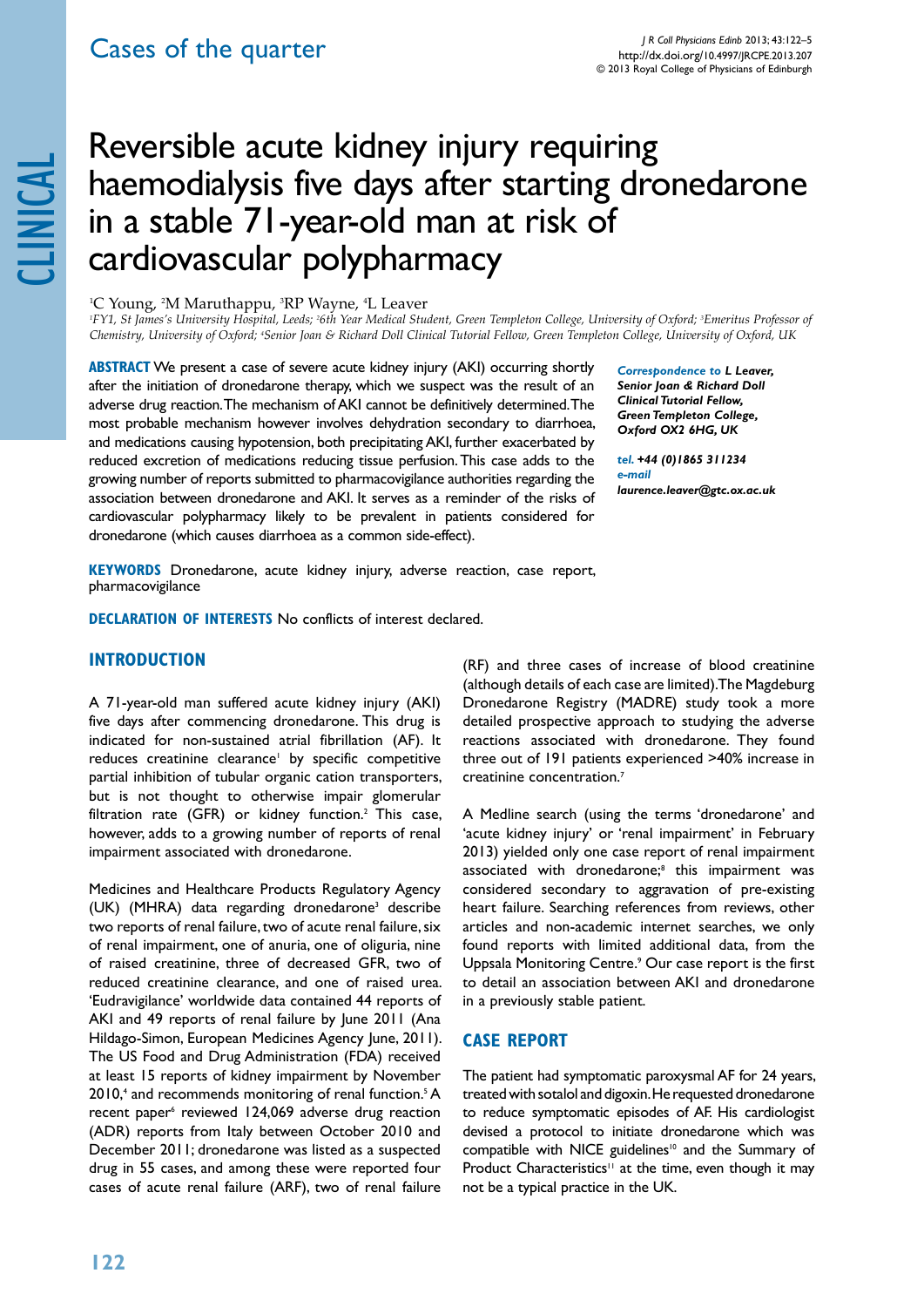The patient's past medical history included coronary artery bypass grafting 12 years before, hypertension for 34 years, hypercholesterolaemia for 20 years, type 2 diabetes mellitus for five years, gout for 20 years and benign prostatic hypertrophy for nine years. All were well-controlled. There were no symptoms, signs or history of heart failure. All previous electrocardiograms (ECGs) and Holter ECGs were normal apart from the paroxysmal AF. Echocardiography, both before and after recovery, was normal. Serum digoxin concentrations were not abnormally high prior to the episode.

Medications prior to the replacement of sotalol with dronedarone were: atorvastatin (40 mg once daily [od]), allopurinol (300 mg od), finasteride (5 mg od), metformin (500 mg four times a day [qds]), Gaviscon Advance (10 ml as needed [prn]), sotalol (80 mg qds), Omacor (1,000 mg od), candesartan (32 mg od), doxazosin (4 mg od), spironolactone (5 mg od), Sando-K (12 mmol K+ twice a day [bd]), warfarin (~3.75 mg od according to international normalised ratio [INR]), and digoxin (250 µg od). The patient had no drug allergies, took no proprietary or complementary medicines (including non-steroidal anti-inflammatory drugs [NSAIDs]) and he didn't drink grapefruit juice.

The patient was Caucasian and a retired professor. His height was 1.7 m, he weighed 92 kg and he was an ex-smoker, for 13 years. His alcohol intake was approximately 42 units/week. There was no relevant family history. The day-to-day progress of the case is detailed in Figures 1 and 2. The case was reported through the UK Yellow Card scheme for reporting adverse drug reactions and to the manufacturer of dronedarone.

# **Discussion**

Acute kidney injury became apparent five days after dronedarone therapy was commenced. No other new drugs were given except bisoprolol (from day two) to replace sotalol (it had been tolerated by the patient four years earlier). The patient was previously well, without evidence of other acute illness. All symptoms improved after dronedarone was stopped and haemodialysis performed. It is unknown whether withdrawal of dronedarone without haemodialysis would have reversed the AKI. The manufacturer's prescribing information states that it is not known whether dronedarone is removed by dialysis.<sup>11</sup>

The mechanism by which dronedarone might have caused AKI is not established. Urinary osmolality, fractional sodium excretion and microscopy results were not available. Possible renal mechanisms include direct nephrotoxicity, indirect nephrotoxicity or interstitial nephritis. However, the most probable mechanism is that of pre-renal AKI.

It is likely that a combination of dehydration (secondary to diarrhoea), dronedarone and the other medications reducing tissue perfusion led to hypotension and bradycardia. Low blood pressure and pulse rate would have caused renal hypoperfusion and subsequently reduced excretion of the medications. There is thus a positive feedback between AKI, hypotension and bradycardia. This is not an uncommon risk of cardiovascular polypharmacy.<sup>12</sup>

There are several aspects unique to this case. Diarrhoea could have been a side-effect of dronedarone (as is commonly the case), but the INR was raised on day six, prior to dronedarone initiation and prior to diarrhoea. This elevation of the INR could have been due to another process, perhaps also causing changes in renal function. Warfarin dosing is usually only minimally affected by renal function. The INR could have been altered via cytochrome P450 changes caused by altering the patient's regular medications (replacement of sotalol with bisoprolol and halving of the digoxin dose) prior to starting dronedarone.

The hypomagnesaemia also remains unexplained. It persisted after haemodialysis, despite resolution of the diarrhoea, a reduction in alcohol intake and oral and IV supplementation. Phosphate, calcium and parathyroid hormone (PTH) were normal. Fractional excretion of magnesium was normal but arguably inappropriately high for the plasma level, suggesting renal wasting (possibly indicative of anomalous tubular function unrelated to this episode).

These observations are difficult to explain, and exemplify why analysis of data from multiple reports is necessary in order to have greater confidence in any trends and potential mechanisms that may be proposed. It is unfortunate that pharmacovigilance authorities cannot release details of reported cases to allow analysis by independent experts. One could argue that the benefit to society might justify a requirement to provide detailed information (subject to appropriate safeguards or obtaining consent for disclosure) similar to the reporting of notifiable diseases or compulsory disease registers in some countries. Prospective studies (such as the MADRE study) are welcome but are difficult to conduct with very large numbers of patients.

# **Conclusion**

A 71-year-old man experienced reversible AKI, temporally associated with starting dronedarone. The mechanism was probably pre-renal, but cannot be proven definitively. It serves as a reminder of the risks of cardiovascular polypharmacy, common to the subset of patients using dronedarone, combined with diarrhoea (a recognised side-effect of the drug). It is reassuring that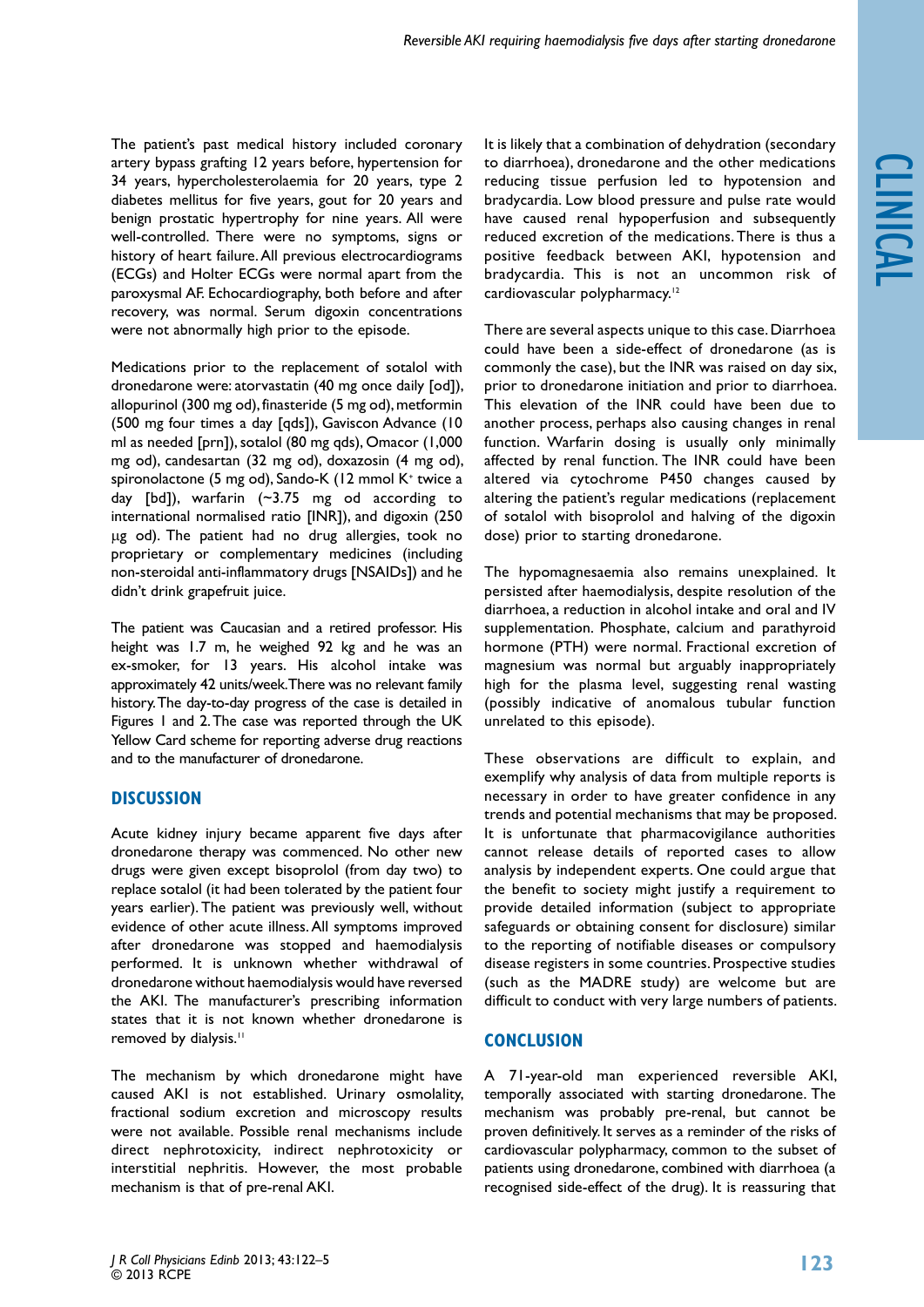Day 1: The day sotalol was stopped; other medication<br>changes were made as recommended by the Summary<br>Product Characteristics.<sup>8</sup> The eGFR was calculated usin<br>modification of diet in renal disease (MDRD) method.<br>Day 6: Unch changes were made as recommended by the Summary of Product Characteristics.<sup>8</sup> The eGFR was calculated using the modification of diet in renal disease (MDRD) method.

Day 6: Uncharacteristic INR of 3.6, previous baseline 2.0. Cause unknown.

Day 7: Dronedarone commenced.

**Day 8:** Regular bradycardia 30 bpm. The patient had no evidence of sinus node disease – previous ECG and Holter ECGs were normal. Home blood pressure (BP) of 65/40 mmHg (compared to average home BP 112/55 mmHg and pulse rate of 43 bpm in the week preceding discontinuation of sotalol). Diarrhoea, oliguria, dizziness, nausea, abdominal pain.

**Day 9:** ECG sinus bradycardia, 30 bpm.

Day 10: Patient, concerned by oliguria (approximately 10mL/12 hours), drank 2L oral rehydration solution. No symptoms of urinary retention. Light coloured urine. Patient noted weight gain.

Day 11: Digoxin and dronedarone discontinued (after eight doses); patient's decision.

Day 12: Patient presented to GP. Admitted to hospital with AKI, oliguria, oedema, xanthopsia (probably secondary to digoxin toxicity). Normal ECG and liver function tests (LFTs). Blood tests (Figure 2). All medications discontinued. Management included salbutamol (nebulised), calcium gluconate (IV), bicarbonate (IV).

**Day 14:** AKI still unresolved. Haemodialysis (once).

Renal function remained acceptable post-dialysis. Magnesium was found to be low pre-dialysis and has remained low subsequently despite oral supplements but no cause was found.

#### **FIGURE 1** Day-to-day events in the progress of the case.



#### **FIGURE 2** The relative timing of various events in this case report.

The abscissa represents the number of days after a nominal 'day zero'; the line above it shows the period over which the patient took dronedarone, and the lines at the top indicate the symptoms reported by him. Detailed information about the drug dosages and changes in them appear under the graphical portion. The replacement of sotalol by bisoprolol over days 1-2, and the halving of the doses of atorvastatin and digoxin on day 7, when dronedarone therapy started, are displayed. The points and lines on the graph show the evolution of estimated glomerular filtration rate (eGFR) (calculated from plasma creatinine concentrations using the modification of diet in renal disease [MDRD] method) and the plasma concentrations of potassium. Very low eGFR and high [K\*] appear within a few days of inception of therapy with dronedarone, and more normal values are restored immediately (a few hours) after haemodialysis on the evening of day 14 (represented here as abscissa value day 14.5). The patient's usual doses of medication were reintroduced slowly and cautiously from day 15.